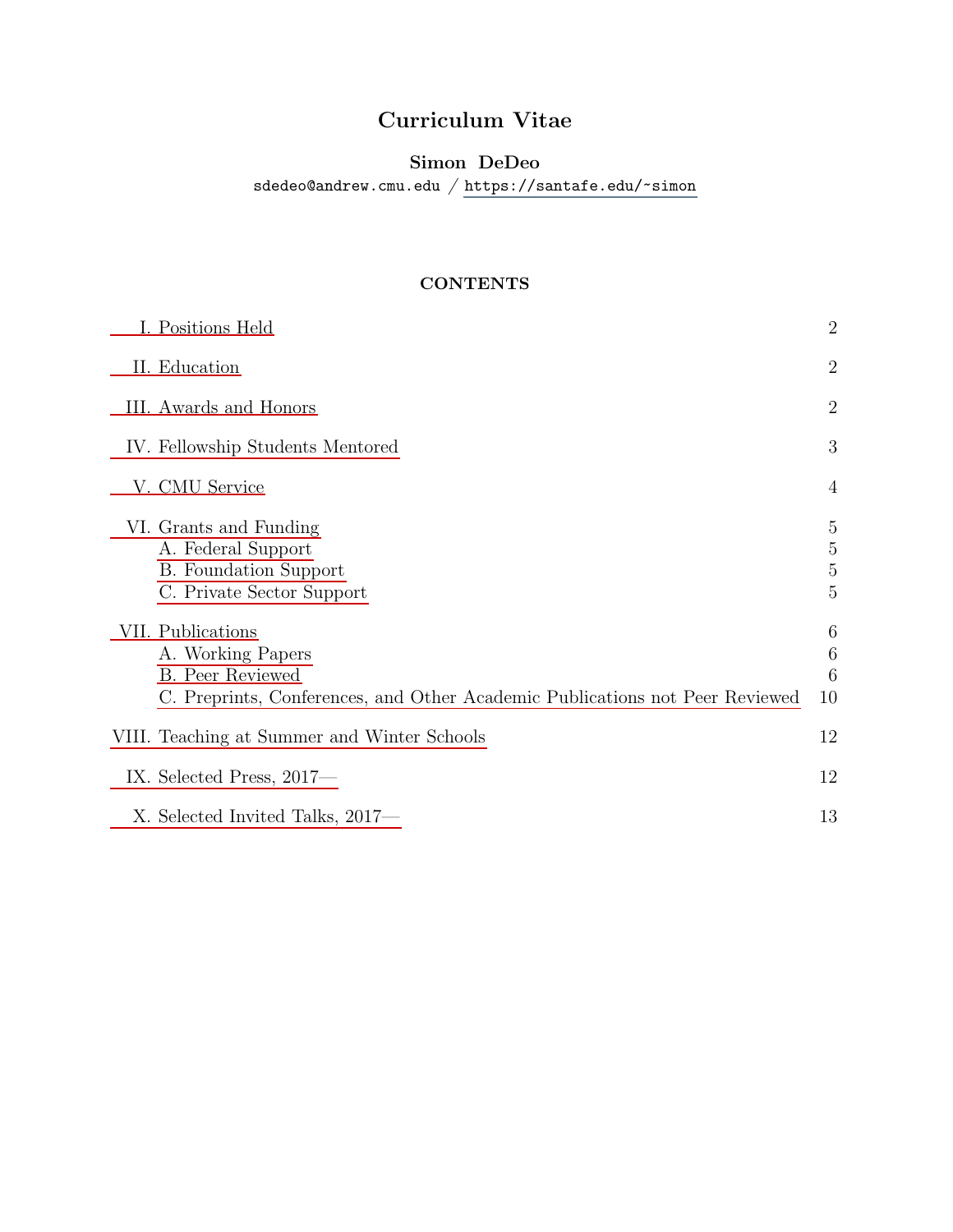### <span id="page-1-0"></span>I. POSITIONS HELD

- Associate Professor, Social and Decision Sciences, Carnegie Mellon University, 2021–. Assistant Professor, 2017–2021.
- External Professor, Complexity Science Hub, Vienna, Austria, 2017–.
- External Professor, Santa Fe Institute, Santa Fe, New Mexico, 2014–.
- Assistant Professor, School of Informatics and Computing; Faculty in Cognitive Science, College of Arts & Sciences. Indiana University, 2014–2016.
- Omidyar Fellow of the Santa Fe Institute, Santa Fe, New Mexico, 2010–2013.
- Postdoctoral Fellow of the Institute for the Physics and Mathematics of the Universe, University of Tokyo, 2009.
- Postdoctoral Fellow of the Kavli Institute for Cosmological Physics, University of Chicago, 2006–2009.

# <span id="page-1-1"></span>II. EDUCATION

- Princeton University, Department of Astrophysical Sciences. Ph.D., 2006. Thesis: "Dark Energy : Theory and Observational Prospects." Thesis Advisor: David Spergel. Thesis committee: Jerry Ostriker (Princeton, Astrophysics), Paul Steinhardt (Princeton, Physics).
- Cambridge University, Department of Applied Mathematics and Theoretical Physics. Part III of Mathematical Tripos (one year Masters) *Distinction* grade. 2001. Thesis: "Non-Gaussian Perturbations in the Cosmic Microwave Background." Thesis Advisor: E. P. S. Shellard. King's College Scholar Award.
- Harvard University, Department of Astrophysics. A.B., *Magna cum laude.* 2000. Thesis: "General Relativistic Constraints on Anomalous X-ray Pulsar Emission Models." Thesis Advisors: Ramesh Narayan and Dimitrios Psaltis.

# <span id="page-1-2"></span>III. AWARDS AND HONORS

- William S. Dietrich Career Development Chair, Carnegie Mellon, 2021.
- Cozzarelli Prize for best Behavioral Sciences paper in Proceedings of the National Academy of Sciences, 2018.
- Foundational Questions Institute Essay Prize, 2018.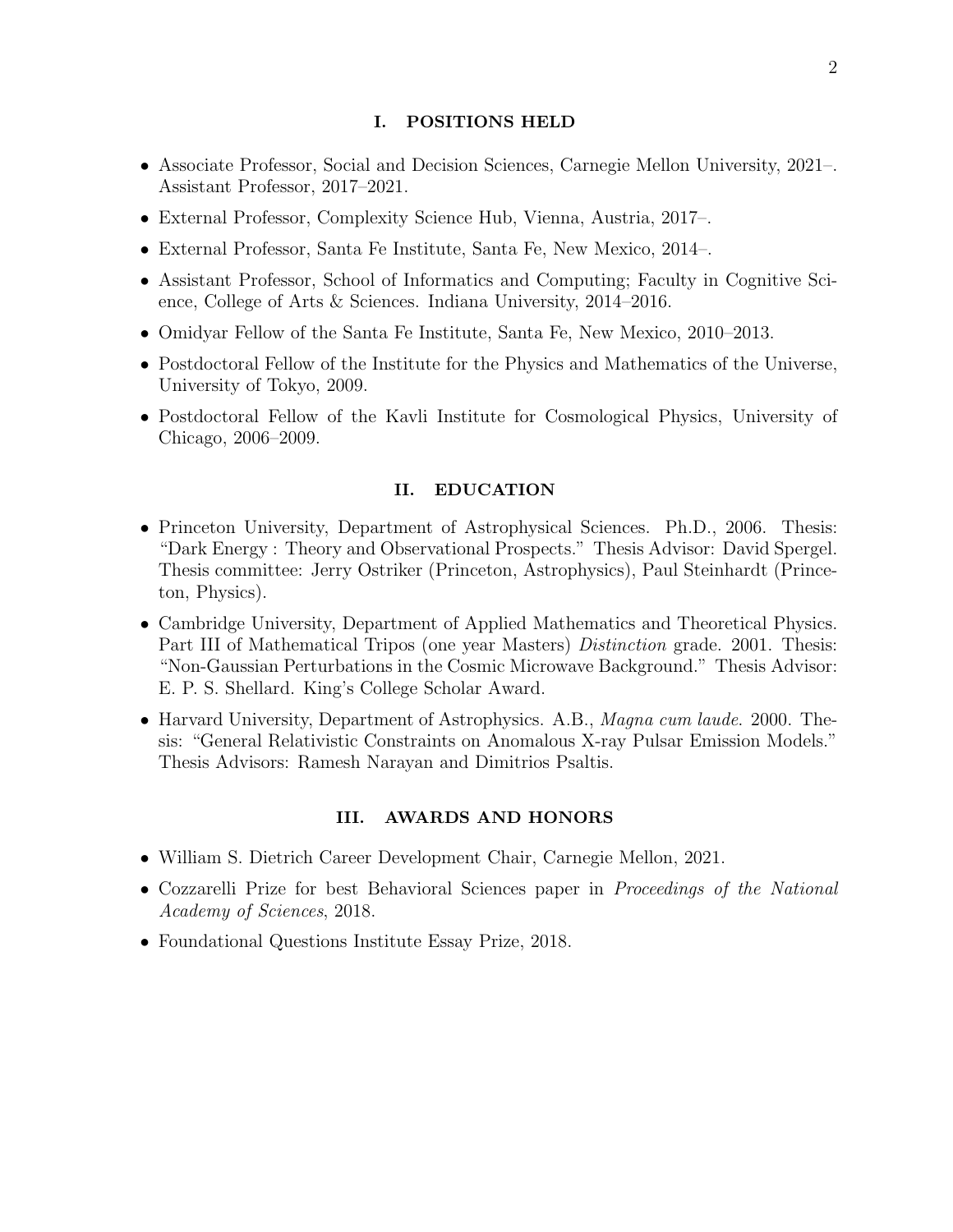# <span id="page-2-0"></span>IV. FELLOWSHIP STUDENTS MENTORED

Postdoctoral Researchers & Ph.D. Candidates

- Chase MacDonald (SDS Ph.D.; with John Miller and Coty Gonzales)
- Molly Lewis (postdoc; funded; jointly mentored with CMU Psychology).
- Christina Boyce-Jacino (SDS Ph.D.; dissertation advisor with Gretchen Chapman).
- Zachary Wojtowicz (SDS Ph.D).
- Sabina Sloman (SDS Ph.D.; with Danny Oppenheimer).

Predoctoral Fellows at the Laboratory for Social Minds

- Robin Na (Spring 2021—; previously at New England Complex Systems Institute).
- Water Veit (Winter 2019; now Ph.D. candidate in Philosophy, University of Sydney).
- Madeline Kehl (Summer 2019—Spring 2021; previously undergraduate, University of Pittsburgh; now Data Engineer, Arcadia.io).
- Chloe Perry (Fall 2018—Fall 2020; previously Master's, Rhetoric, CMU; now Ph.D. candidate in American Studies, University of Michigan).
- Kent Chang (Fall 2018—Fall 2020; previously Master's, Digital Humanities, University College London; now Ph.D. candidate in Information Science, University of California Berkeley).
- Scott Viteri (Fall 2018—Fall 2020; previously undergraduate, Massachusetts Institute of Technology; now Ph.D. candidate in Computer Science, Stanford University).
- Gabe Salmon (Summer 2018; previously undergraduate, Oberlin College; awarded National Science Foundation Graduate Research Fellowship on the basis of his research with us; now Ph.D. candidate, Biophysical Sciences, California Institute of Technology).
- Will Thompson (Summer 2018; undergraduate, St. John's College, Santa Fe (SJC); awarded Ariel Funding from SJC; now researcher at Los Alamos National Laboratories).

Undergraduate Fellows at the Laboratory for Social Minds

- Zachary Novack (Spring 2020—; undergraduate, Statistics, CMU; awarded SURG & Dietrch Senior Honors funding for lab research; named Andrew Carnegie Scholar 2021).
- Peter Ball (Spring 2020—; undergraduate at University of McGill; co-advised with Prof. Richard Jean So).
- Zhenzhen Liu (Spring 2019—; undergraduate, Statistics, CMU; now Ph.D. candidate in Information Science, Cornell University).
- Serena (Sihan) Dong (Summer, Fall 2018; undergraduate, SDS, CMU; now Deloitte, Hybrid Business Ventures).

Gender balance of students mentored: 7 female / 10 male.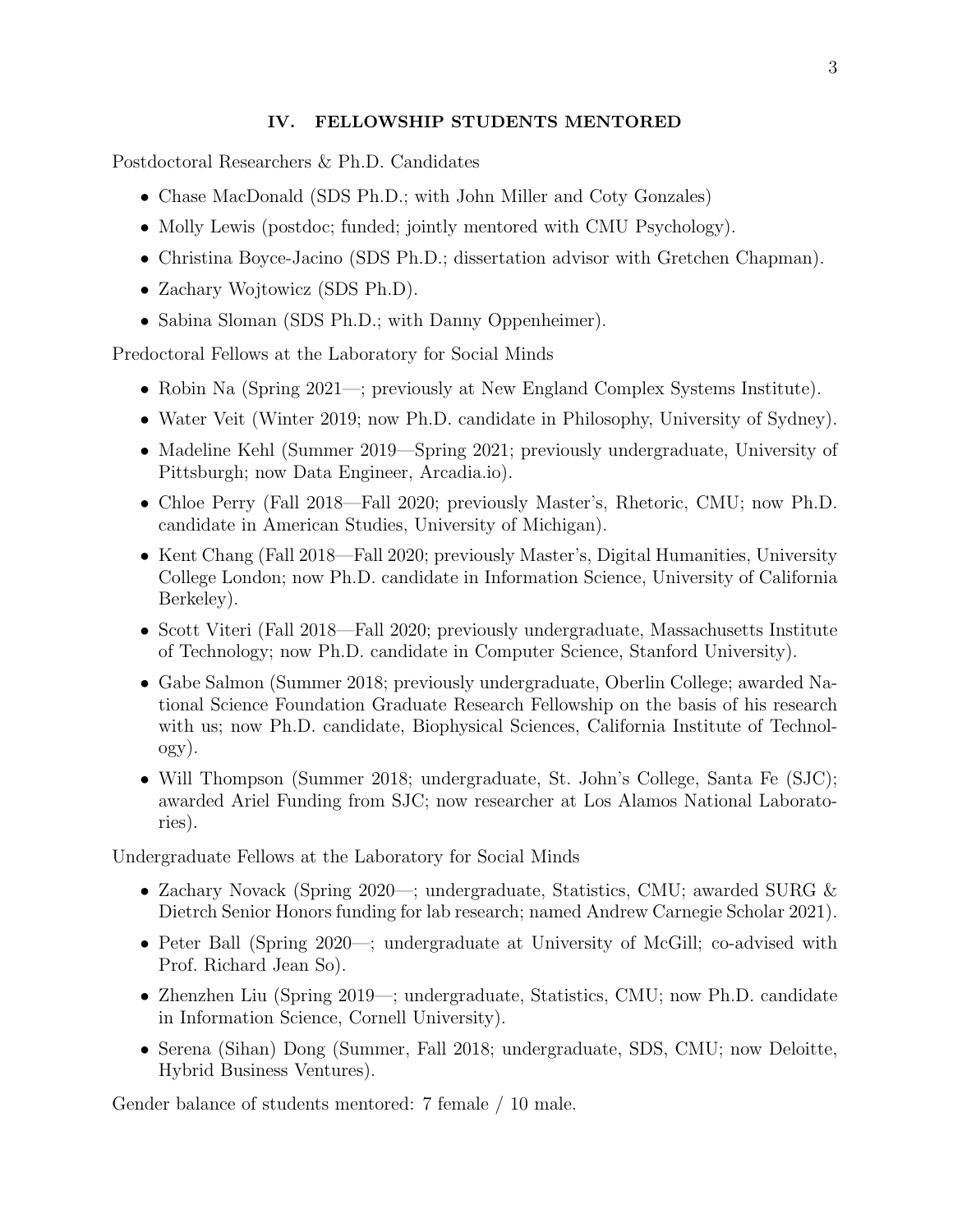### <span id="page-3-0"></span>V. CMU SERVICE

- SDS Graduate Student Climate Committee. 2021—
- CMU/Pitt Collaboratory Against Hate. Steering Committee. 2021—
- Humanities at CMU Steering Committee. 2021—
- Three lectures in support of Nik Gurney's Summer "mini-bubbles". 2020.
- Human Analytics (HumAn) Minor. Cross-Campus Teaching Initiative in Social, Cognitive, and Data Science. Committee member. 2018—
- Speaker, Social and Decision Sciences Executive Education Program, 2019.
- Taught "Intelligence" (one-month CMU-Qatar Campus Course). Fall 2019.
- Search committee for Assistant Professor position, Department of Physics, 2018.

Other significant service: Board of Reviewers for Cognitive Science; Editorial board for Journal of Cultural Analytics. Reviewer for journals in cognitive science (Cognition, Cognitive Science, TiCS, etc.), social science, information sciences, cultural analytics (Nature Human Behavior, Entropy, PNAS, Philosophical Transactions, etc.) External faculty at the Santa Fe Institute. Non-SDS dissertation committees: Avery J. Wiscomb (CMU, LCS, 2021); Alexander Barron (IU, Complex Systems, 2021).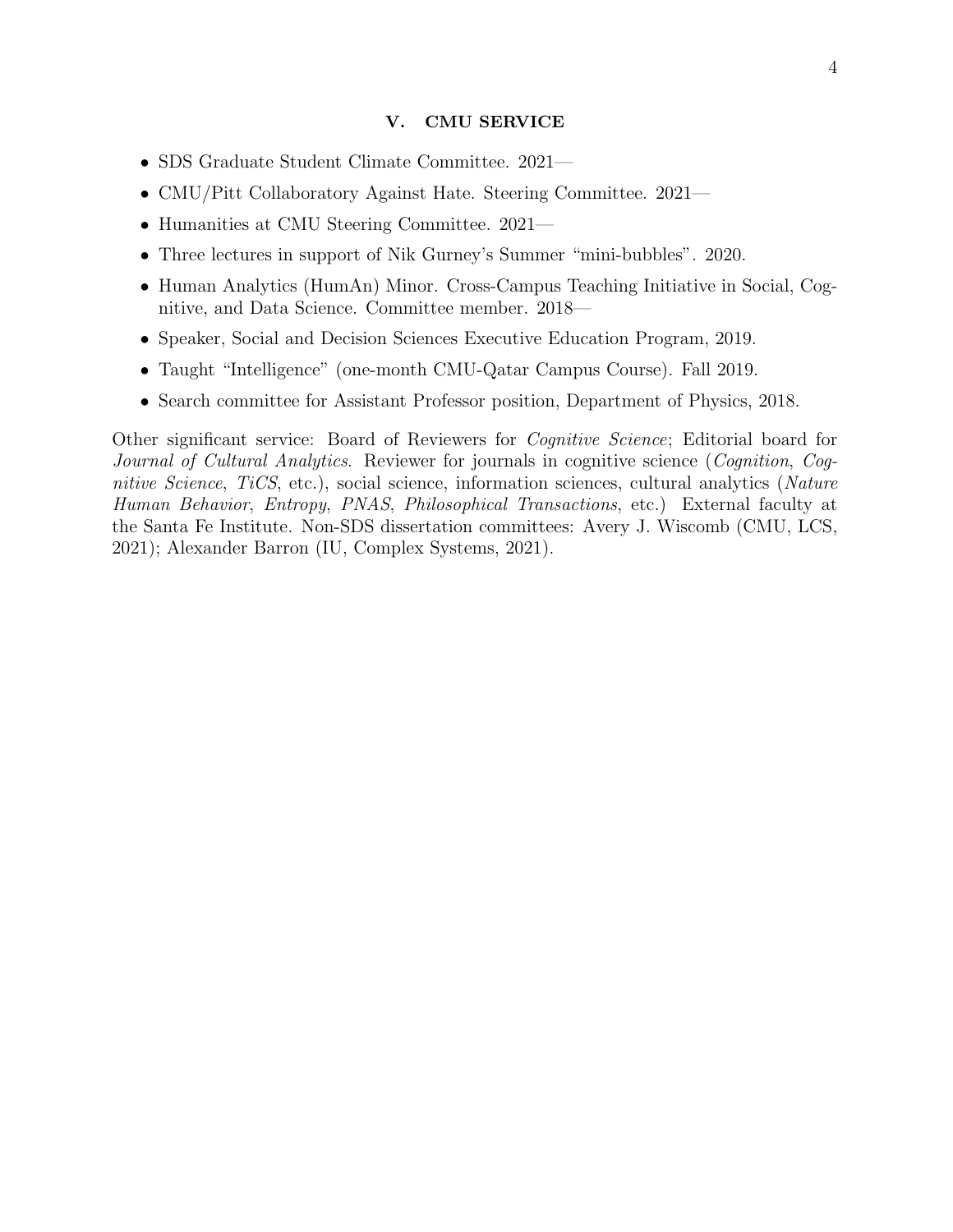### <span id="page-4-0"></span>VI. GRANTS AND FUNDING

Total amount in grants and gifts from external/non-CMU sources, since 2017: \$944,757.

#### <span id="page-4-1"></span>A. Federal Support

- "Foundations and Applications of Cultural Analytics in the Humanities". Funding for a new Institute for Advanced Topics in the Digital Humanities. National Endowment for the Humanities. Co-PI with David Kinney at the Santa Fe Institute. \$229,639. Awarded, 2020.
- Doctoral Dissertation Research in DRMS: Judgments of Answerers and the Answers They Give. Supporting Christina Boyce-Jacino. National Science Foundation. \$23,420. Awarded, 2020.
- "Being Heard: Cultural Evolution from Laboratory to Archive." National Endowment for the Humanities. Lead PI at CMU, with subaward to Fritz Breithaupt's Experimental Humanities Laboratory at Indiana University. \$324,976. 2018. Not awarded.
- "The Role of Information in Structured Conflict." Army Research Office. Lead PI at CMU, with subaward to Santa Fe Institute and the Interacting Minds Center, Aarhus University, Denmark. \$350,698 over two years. Awarded, 2017.

#### <span id="page-4-2"></span>B. Foundation Support

- "Statistical Inference of Online Radicalization in Extremist Communities." Dietrich College Senior Honors Program (\$6,500) and Small Undergraduate Research Grant (SURG; \$300). Internal Summer funding for undergraduate research project, 2021.
- Exploratory Studies in Cultural Evolution. John Templeton Foundation (JTF). \$50,000. Awarded, 2020.
- "Better Explanations Project." General Support of the Laboratory for Social Minds. Survival and Flourishing Fund via Founders for Good. \$20,000, Awarded, 2019; \$11,000, Awarded, 2021.
- "Creativity and Stasis in Science." Templeton World Charity Foundation (TWCF). PI. \$40,000 over two years. **Awarded**, 2019.
- "The Mars Colony Game." Interacting Minds Center, Aarhus, Denmark. Co-PI with Dan Mønster. \$15,000 over one year, to cover experiment costs. **Awarded**, 2019.

#### <span id="page-4-3"></span>C. Private Sector Support

- Support of the Laboratory for Social Minds for work related to the Collaboratory Against Hate. Gift from CMU Donors. \$5000. Awarded, 2021.
- General Support of the Laboratory for Social Minds. Principal Financial. \$50,000, Awarded, 2020; \$100,000, Awarded, 2021.
- General Support of the Laboratory for Social Minds. Bail Capital. \$50,000. **Awarded**, 2020.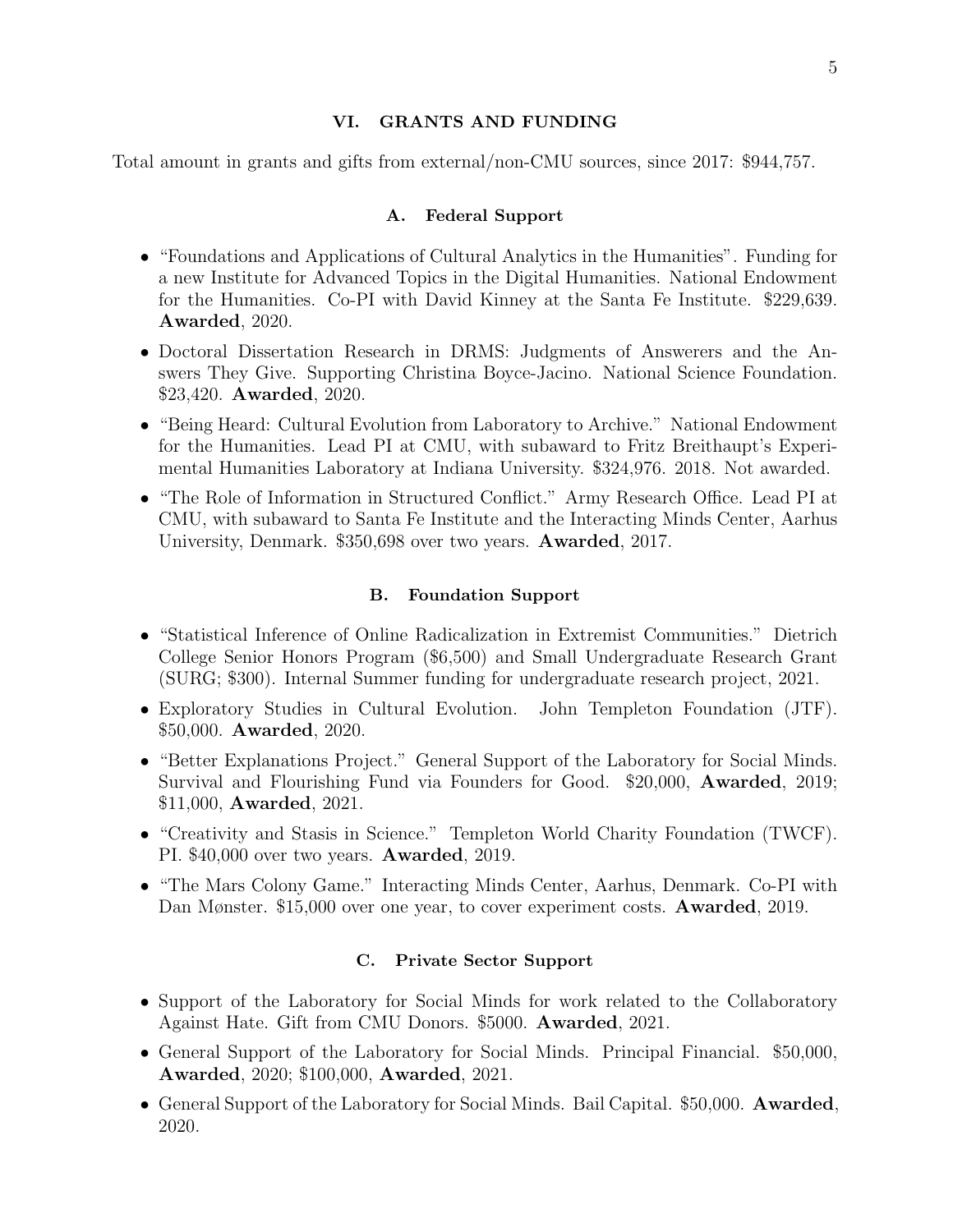#### <span id="page-5-0"></span>VII. PUBLICATIONS

Articles listed as "in prep", "in review", "revise & resubmit", or "in press" available on request. Bold indicates corresponding author.

### <span id="page-5-1"></span>A. Working Papers

- 1. The Cultural Transmission of Tacit Knowledge. Helena Miton & Simon DeDeo. In review, Journal of the Royal Society Interface. 2022. [https://arxiv.org/abs/2201.](https://arxiv.org/abs/2201.03582) [03582](https://arxiv.org/abs/2201.03582)
- 2. The Cognitive Science of Extremist Ideologies Online. Chloe Perry & Simon DeDeo. In review, Cognition. 2022. <https://arxiv.org/abs/2110.00626>
- 3. Common Ground in Question-Asking: Evidence for a dual-value model of information exchange. Christina Boyce-Jacino, Gretchen Chapman, & Simon DeDeo. In review, Cognitive Science. 2022.
- 4. Epistemic Counter-Communities. Chloe Perry & Simon DeDeo. In prep, EPJ Data Science. 2021.
- 5. Mutual Explainability. Simon DeDeo. In prep, Physical Review Letters. 2021.
- 6. Consilience and cultural evolution in the Philosophical Transactions of the Royal Society. Gabe Salmon, Will Thompson, and **Simon DeDeo**. In prep, *Cognitive Science*. 2021.
- 7. Grammars of Relating. Kent Chang & Simon DeDeo. In review, Journal of Cultural Analytics. 2021.
- 8. Chinese astroturf and ineffective computational propaganda beyond the Great Firewall. Andy Zhao  $\&$  Simon DeDeo. Revise  $\&$  resubmit, *Information, Communication* and Society. 2021.

# <span id="page-5-2"></span>B. Peer Reviewed

- 9. The Diversity of Argument-Making in the Wild: from Assumptions and Definitions to Causation and Anecdote in Reddit's "Change My View". Robin W. Na & Simon DeDeo. Accepted as oral & paper presentation, CogSci. 2022.
- 10. Epistemic Phase Transitions in Mathematical Proofs. Scott Viteri & Simon DeDeo. arXiv:2004.00055. Cognition, 225, 105120. 2022.
- 11. Using big data to track major shifts in human cognition. Simon DeDeo. Invited Commentary. Proceedings of the National Academy of Sciences, 119 (4). 2022.
- 12. Private vs Public: A Dual Model for Resource-Constrained Conflict Representations. Simon DeDeo. Accepted. Behavioral and Brain Sciences, Commentary on target article by David Pietraszewski. 2021.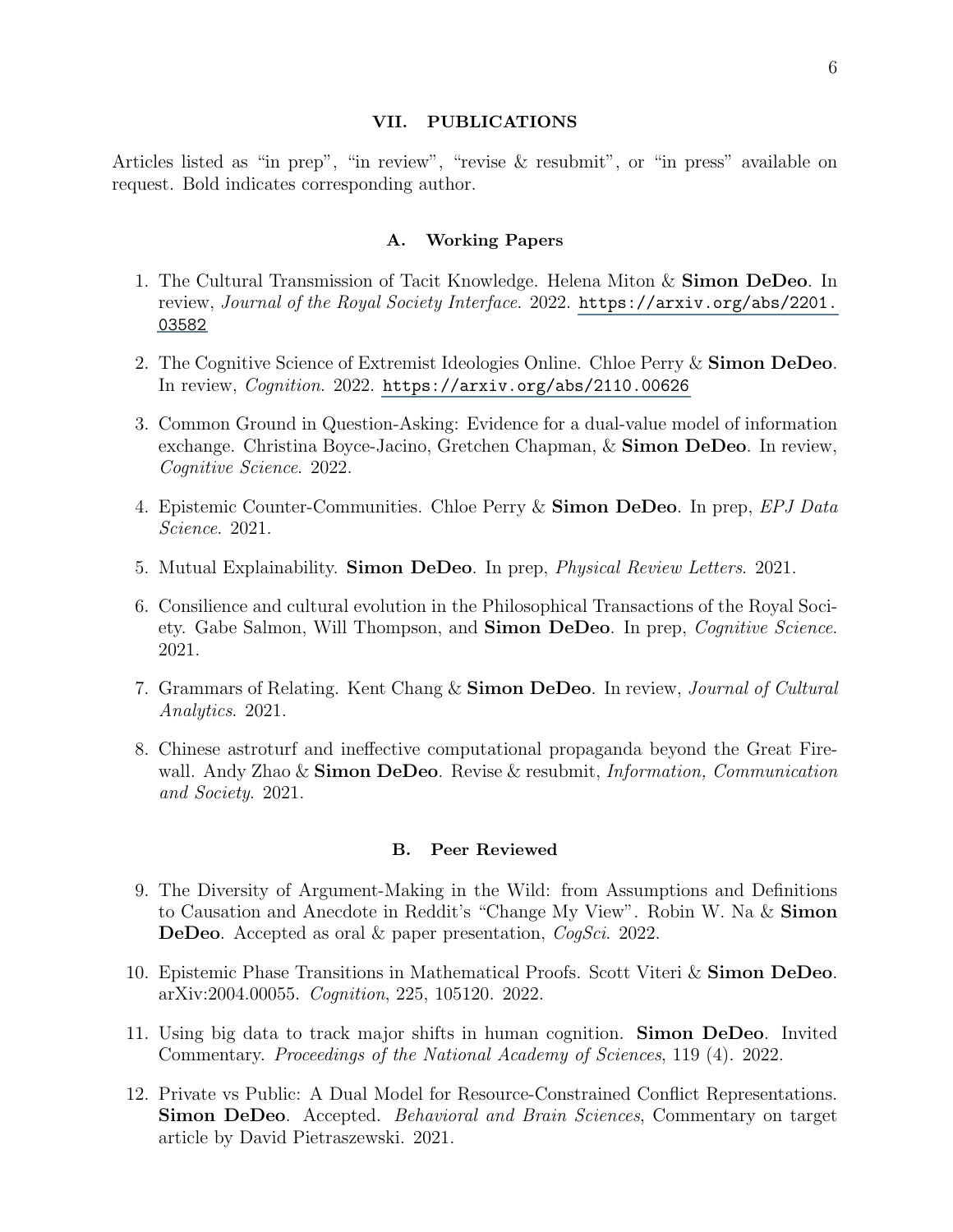- 13. Learning communicative acts in children's conversations: a Hidden Topic Markov Model analysis of the CHILDES corpus. Claire Bergey, Zoe Marshall, Dan Yurovsky, Simon DeDeo. Topics in Cognitive Science. Awarded the Cognitive Science Society's Computational Modeling Prize in Language, 2021. Best of Papers from the 2021 Cognitive Science Society Conference. Topics in Cognitive Science, 14(2), 388-399. 2022
- 14. Cooperation, Interaction, Search: Computational approaches to the psychology of asking and answering questions. Christina Boyce-Jacino & Simon DeDeo. Peer reviewed chapter for *The Atlas of Language Analysis in Psychology*, edited by Morteza Dehghani & Ryan Boyd. Guilford Press. Published. 2022.
- 15. From equality to hierarchy. Simon DeDeo  $\&$  Elizabeth Hobson. Invited Commentary on Social Hierarchies. Proceedings of the National Academy of Sciences, 118 (21). 2021.
- 16. Aggression heuristics underlie animal dominance hierarchies and provide evidence of group-level social information. Elizabeth Hobson, Dan Mønster, Simon DeDeo. Proceedings of the National Academy of Sciences, 118(10). 2021.
- 17. Can we detect conditioned variation in political speech? Two kinds of discussion and types of conversation. Sabina Sloman, Daniel Oppenheimer, Simon DeDeo. PLoS ONE, 16(2). e0246689. 2021.
- 18. From Power to Consilience: Explanatory Values Enact Bayesian Reasoning. Zachary Wojtowicz  $\&$  Simon DeDeo. Trends in Cognitive Science, 24(12) 981–993. 2020.
- 19. Divergence and the Complexity of Difference in Text and Culture. Kent Chang & Simon DeDeo. Journal of Cultural Analytics. doi:10.22148/001c.17585. 2020.
- 20. Opacity, Obscurity, and the Geometry of Question-Asking. Christina Boyce-Jacino, Simon DeDeo. Cognition 196, 104071. 2020.
- 21. How we do things with words: Analyzing text as social and cultural data. Dong Nguyen, Maria Liakata, Simon DeDeo, Jacob Eisenstein, David Mimno, Rebekah Tromble, Jane Winters. Frontiers in Artificial Intelligence, 3(62). 2020.
- 22. How Surprising is the French Revolution? Insights and Information Theory. Rebecca Spang and Simon DeDeo. Workshop for Eighteenth Century Studies, 67–74. 2019
- 23. Individuals, institutions, and innovation in the debates of the French Revolution. Alexander T. J. Barron, Jenny Huang, Rebecca Spang, **Simon DeDeo**. *Proceedings of* the National Academy of Sciences, 115.18: 4607-4612. Awarded Cozzarelli Prize. Full data release at [https://github.com/CogentMentat/FRevNCA\\_CuratedData](https://github.com/CogentMentat/FRevNCA_CuratedData). 2018.
- 24. State power and elite autonomy in a networked civil society: The board interlocking of Chinese non-profits. Ji Ma, Simon DeDeo. Social Networks, 54, 291-302. 2018.
- 25. Crosswords, Quiz Shows, and the Geometry of Question-Asking. Christina Boyce-Jacino and **Simon DeDeo**. CogSci-2018 Conference (Poster and Abstract). 2018.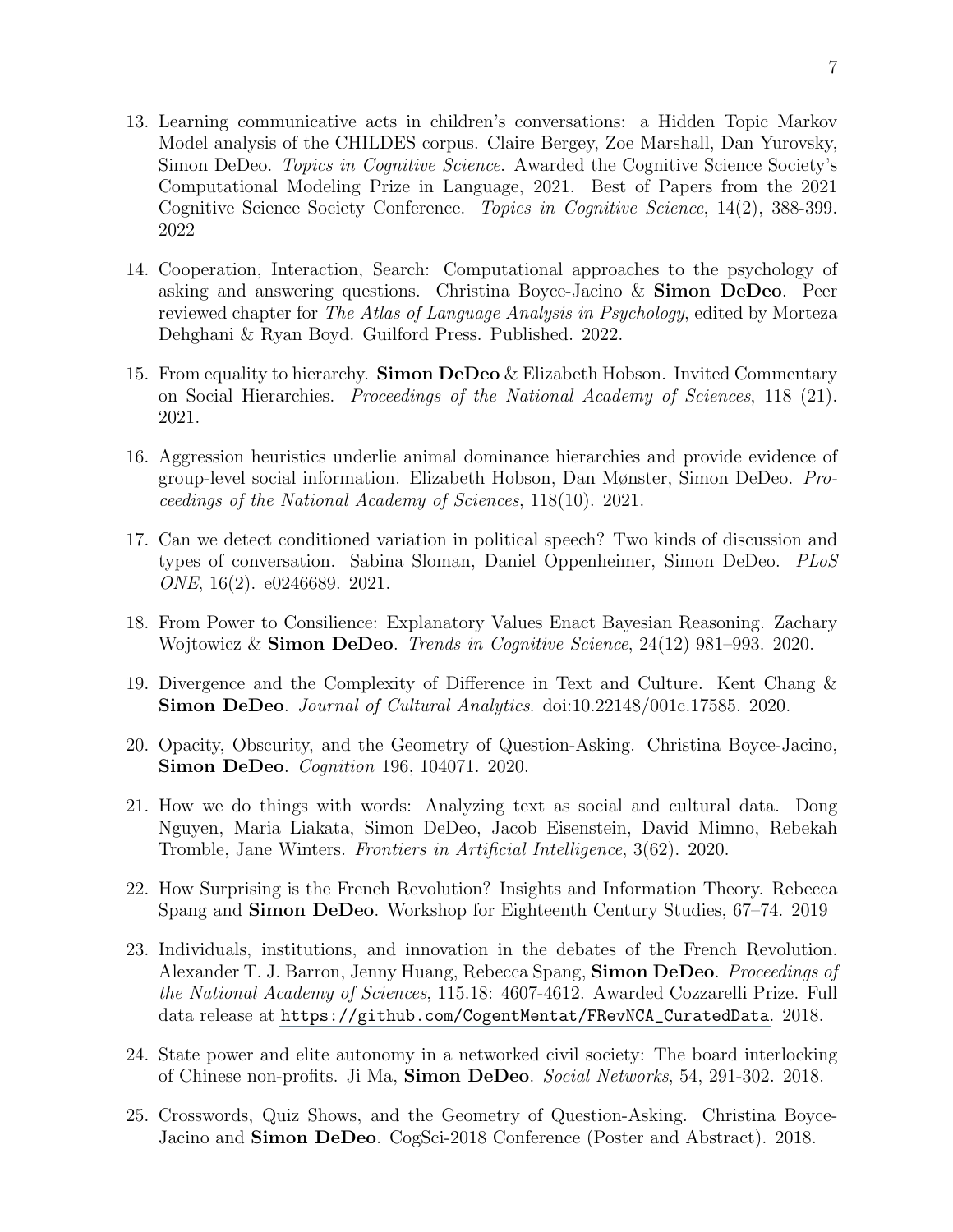- 26. Quantitative and Qualitative Approaches to the Development of Darwin's Origin of Species. Jaimie Murdock, Colin Allen, and Simon DeDeo. Current Research in Digital History (1) 10.31835/crdh.2018.14. 2018.
- 27. An Interview-Based Study of Pioneering Experiences in Teaching and Learning Complex Systems in Higher Education. Joseph T. Lizier, Michael S. Harré, Melanie Mitchell, Simon DeDeo, Conor Finn, Kristian Lindgren, Amanda L. Lizier, Hiroki Sayama. Complexity. Article ID 7306871. 2018.
- 28. The Evolution of Lossy Compression. Sarah Marzen & Simon DeDeo. Journal of The Royal Society Interface 14 (130). Pages 20170166. 2017.
- 29. Exploration and exploitation of Victorian science in Darwin's reading notebooks. Jaimie Murdock, Colin Allen, Simon DeDeo. Cognition 159, 117-126. 2017.
- 30. Conflict and computation on Wikipedia: A finite-state machine analysis of editor interactions. Simon DeDeo. Future Internet 8 (3), Pages 31–54. 2016.
- 31. The Evolution of Wikipedia's Norm Network. Bradi Heaberlin, Simon DeDeo. Future Internet, 8(2), 14–35. 2016.
- 32. The Many Faces of State Space Compression. David Wolpert, Eric Libby, Joshua A Grochow, Simon DeDeo. Chapter for From Matter to Life: Information and Causality (Cambridge University Press). 199–243. Edited by Sara Imari Walker, Paul C.W. Davies, George Ellis. 2016.
- 33. Major Transitions in Political Order. Simon DeDeo. Chapter for From Matter to Life: Information and Causality (Cambridge University Press). 393–429. Edited by Sara Imari Walker, Paul C.W. Davies, George Ellis. 2016.
- 34. Weak universality in sensory tradeoffs. Sarah Marzen, Simon DeDeo. Physical Review E 94 (6). Pages 060101. 2016.
- 35. Wrong side of the tracks: Big Data and Protected Categories. Simon DeDeo. Chapter for Big Data is Not a Monolith (MIT Press). 31–41. Edited by Cassidy R. Sugimoto, Hamid Ekbia, Michael Mattioli. 2016.
- 36. Optimal High-Level Descriptions of Dynamical Systems. David H Wolpert, Joshua A Grochow, Eric Libby  $\&$  Simon DeDeo. Chapter for From Matter to Life: Information and Causality (Cambridge University Press). Edited by Sara Imari Walker, Paul C.W. Davies, George Ellis. 2016.
- 37. Social feedback and the emergence of rank in animal society. Elizabeth Hobson & Simon DeDeo. *PLoS Computational Biology* 11(9). Page e1004411. 2015.
- 38. Group Minds and the Case of Wikipedia. Simon DeDeo. Human Computation 1:1. 5–29. 2014.
- 39. The Civilizing Process in London's Old Bailey. Sara Klingenstein, Tim Hitchcock, & Simon DeDeo. Proceedings of the National Academy of Sciences. 111 (26) 9419-9424. 2014.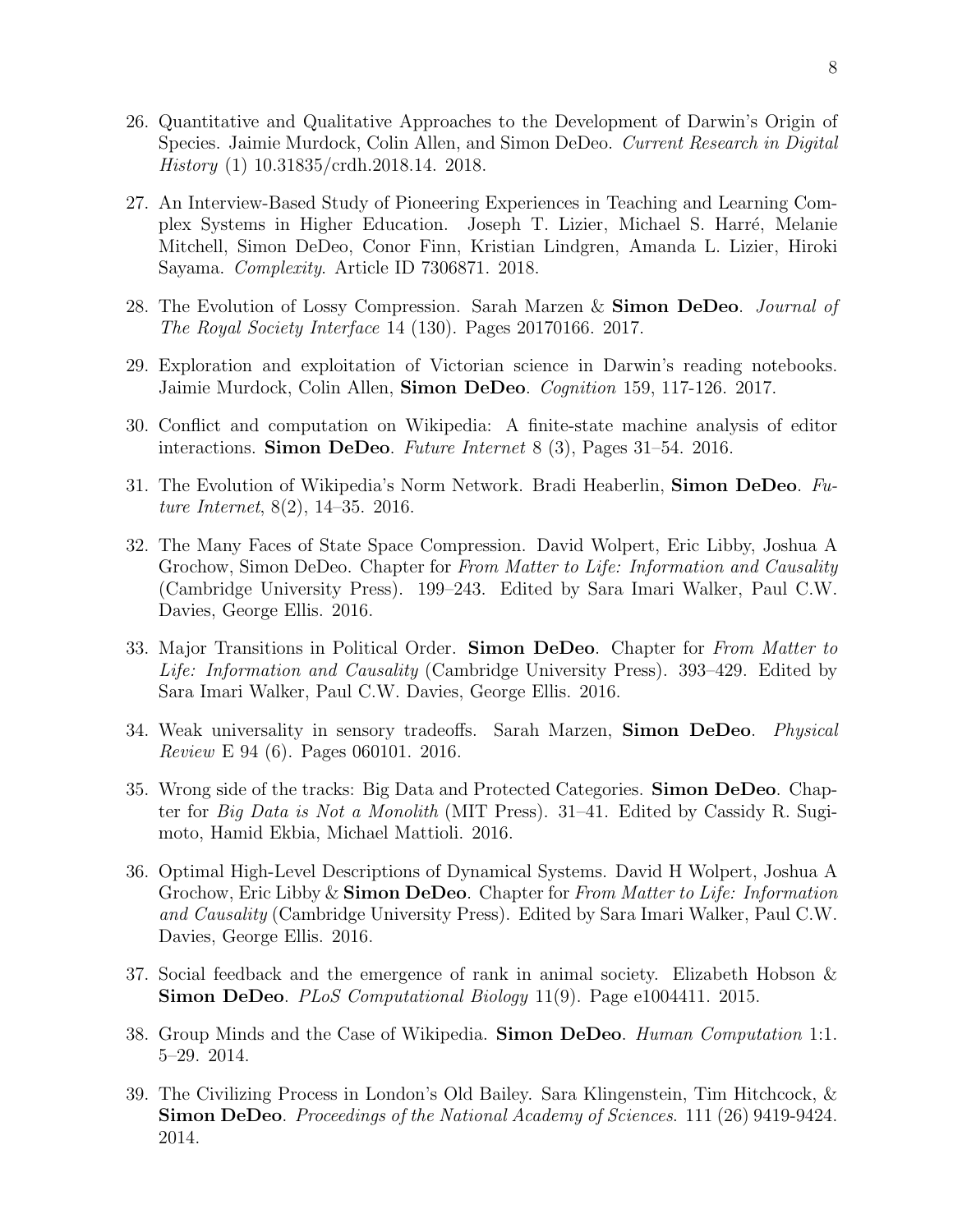- 40. Robust Compressed Sensing and Sparse Coding with the Difference Map. Will Landecker, Rick Chartrand & Simon DeDeo. European Conference on Computer Vision, Part III, LNCS 8691, pp. 315–329 (2014).
- 41. Demystifying Information-Theoretic Clustering. Greg Ver Steeg, Aram Galstyan, Fei Sha & Simon DeDeo. Proceedings of Machine Learning Research, 32(1):19-27, 2014.
- 42. Dynamical structure of a traditional South American social network. Paul L. Hooper, Simon DeDeo, Ann E. Caldwell Hooper, Michael Gurven, Hillard S. Kaplan. Entropy, 15, 4932-4955. 2013.
- 43. Estimating Functions of Distributions Defined over Spaces of Unknown Size. David Wolpert, **Simon DeDeo**. *Entropy* 15, 4668-4699. 2013.
- 44. Collective Phenomena and Non-Finite State Computation in a Human Social System. Simon DeDeo. PLoS ONE 8(10), page e75818. doi:10.1371/journal.pone.0075818. [arXiv:1212.0018 \[cs.SI\]](https://arxiv.org/abs/1212.0018). 2013.
- 45. Bootstrap Methods for the Empirical Study of Decision-Making and Information Flows in Social Systems. Simon DeDeo, Robert Hawkins, Sara Klingenstein & Tim Hitchcock. Entropy, 15(6), 2246-2276. [arXiv:1302.0907 \[cs.IT\]](https://arxiv.org/abs/1302.0907). 2013.
- 46. Dynamics and Processing in Finite Self-Similar Networks. Simon DeDeo & David Krakauer. Journal of the Royal Society Interface 9(74), 2131-2144. 2012.
- 47. Evidence of strategic periodicities in collective conflict dynamics. Simon DeDeo, David Krakauer, Jessica Flack. *Journal of the Royal Society Interface* 8(62):1260. 2011.
- 48. Effective Theories for Circuits and Automata. Simon DeDeo. Chaos 21, page 037106. 2011.
- 49. Parallel Complexity of Random Boolean Circuits. Jon Machta, Simon DeDeo, Stephan Mertens & Cris Moore. Journal of Statistical Mechanics 4: page 04015–. 2011.
- 50. Inductive Game Theory and the Dynamics of Animal Conflict. Simon DeDeo, David Krakauer & Jessica Flack. PLoS Computational Biology 6(5): page e1000782–. 2010.
- 51. Intelligent Data Analysis of Intelligent Systems. David Krakauer, Jessica Flack, Simon DeDeo, Doyne Farmer & Daniel Rockmore. Advances in Intelligent Data Analysis IX. 8-17. 2010.
- 52. Neutron Stars in  $f(R)$  Gravity with Perturbative Constraints. Alan Cooney, Simon DeDeo & Dimitrios Psaltis. Physical Review D 82, page 064033–. 2010.
- 53. Gravity with Perturbative Constraints: Dark Energy Without New Degrees of Freedom. Alan Cooney, **Simon DeDeo** & Dimitrios Psaltis. *Physical Review D* 79, page 044033–. 2009.
- 54. Stable, Accelerating Universes in Modified Gravity. Simon DeDeo & Dimitrios Psaltis. Physical Review D 78, page 064013–. 2008.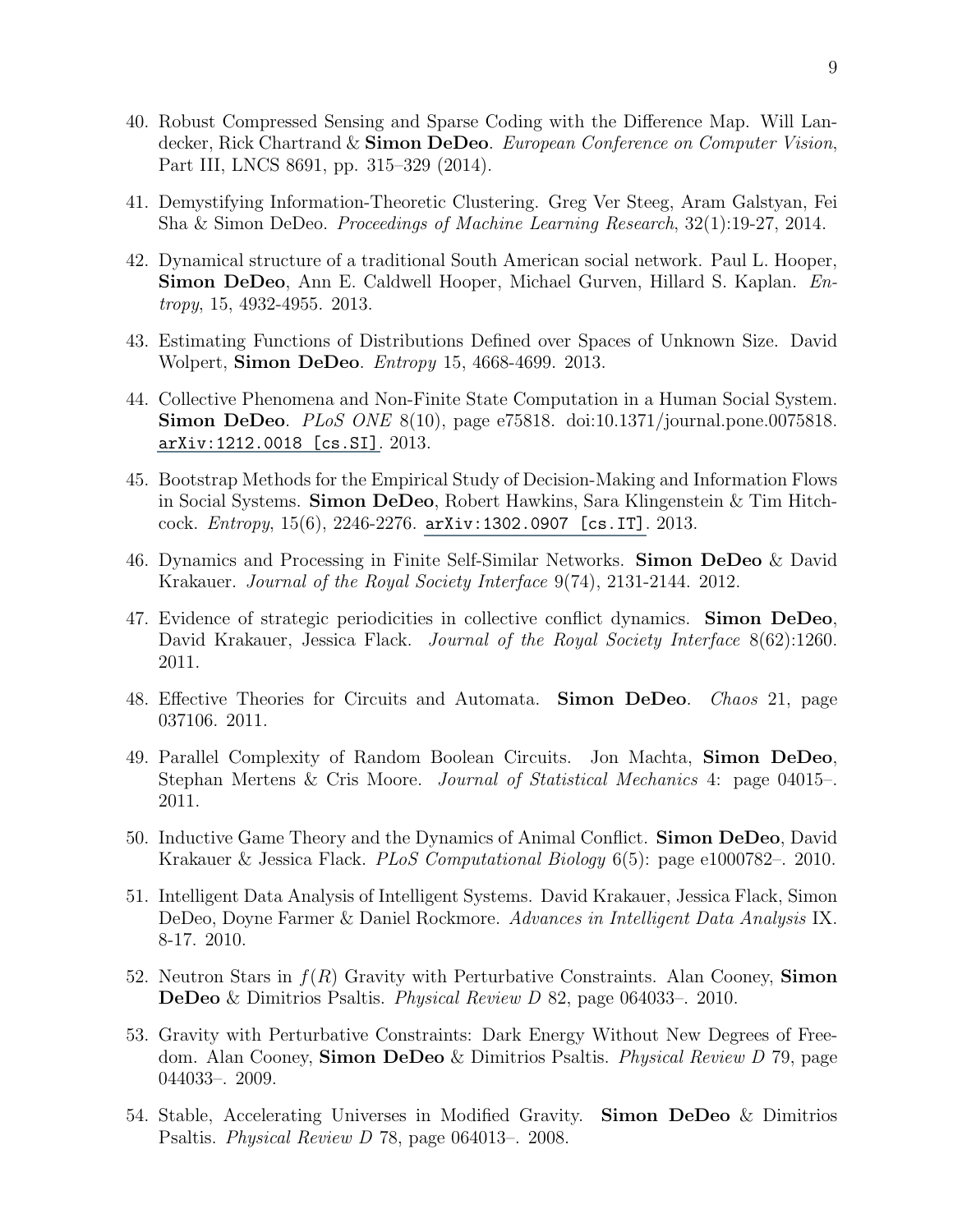- 55. Cluster Mass Estimators from CMB Temperature and Polarization Lensing. Wayne Hu, Simon DeDeo & Chris Vale. New Journal of Physics 9(12), page 441. 2007.
- 56. Particle Dark Energy. Simon DeDeo. Physical Review D 73, page 043520. 2006.
- 57. CH3CN Observations toward Southern Massive Star-forming Regions. Esteban Araya, Peter Hofner, Stan Kurtz, Leonardo Bronfman & Simon DeDeo. Astrophysical Journal Supplement 157(2). 297–301. 2005.
- 58. Towards New Tests of Strong-field Gravity with Measurements of Surface Atomic Line Redshifts from Neutron Stars. Simon DeDeo & Dimitrios Psaltis. *Physical Review* Letters 90, page 141101–. 2003.
- 59. Effects of the Sound Speed of Quintessence on the Microwave Background and Large Scale Structure. Simon DeDeo, R. R. Caldwell & Paul J. Steinhardt *Physical Review* D 67, page 103509–. 2003.
- 60. Eternal time machine in  $(2+1)$ -dimensional anti-de Sitter space. **Simon DeDeo**, J. Richard Gott. Physical Review D 66, page 084020–. 2002.
- 61. General Relativistic Constraints on Emission Models of Anomalous X-Ray Pulsars. Simon DeDeo, Dimitrios Psaltis, Ramesh Narayan. Astrophysical Journal 559, 346– 542. 2001.
- 62. Photon Propagation around Compact Objects and the Inferred Properties of Thermally Emitting Neutron Stars. Dimitrios Psaltis, Feryal Ozel, **Simon DeDeo.** Astrophysical Journal 544, 390–396. (2000).
- 63. Improved frequency stability of the dual-noble-gas maser. D. Bear, T. E. Chupp, K. Cooper, S. DeDeo, M. Rosenberry, R. E. Stoner, & R. L. Walsworth. Physical Review A 57, 5006–5008. 1998.

#### <span id="page-9-0"></span>C. Preprints, Conferences, and Other Academic Publications not Peer Reviewed

- 64. From Virus to Symptom. Simon DeDeo. Chapter in Complexity after COVID, D. C. Krakauer and G. B. West, eds. Santa Fe, NM: SFI Press, 2021.
- 65. Argument-Making in the Wild. Robin W. Na & Simon DeDeo. Oral Presentation. Cultural Evolution Society Conference. Sapporo, Japan. 2021.
- 66. When Science is a Game. Simon DeDeo. <https://arxiv.org/abs/2006.05994>. 2020.
- 67. Lévy Flights of the Collective Imagination. Will Thompson, Zachary Wojtowicz, Simon DeDeo. [https://arxiv.org/abs/1812.04013](https: //arxiv.org/abs/1812.04013). 2020.
- 68. Sameness Attracts, Novelty Disturbs, but Outliers Flourish in Fanfiction Online. Elise Jing, Simon DeDeo, Yong-Yeol Ahn. Preprint available at arXiv:1904.07741. 2019.
- 69. Origin Gaps and the Eternal Sunshine of the Second-Order Pendulum. Simon **DeDeo.** Book chapter in *Wandering Towards a Goal*. Edited by Aguirre A., Foster B., Merali Z. Springer, Cham. Awarded FQxI Essay Prize. 2018.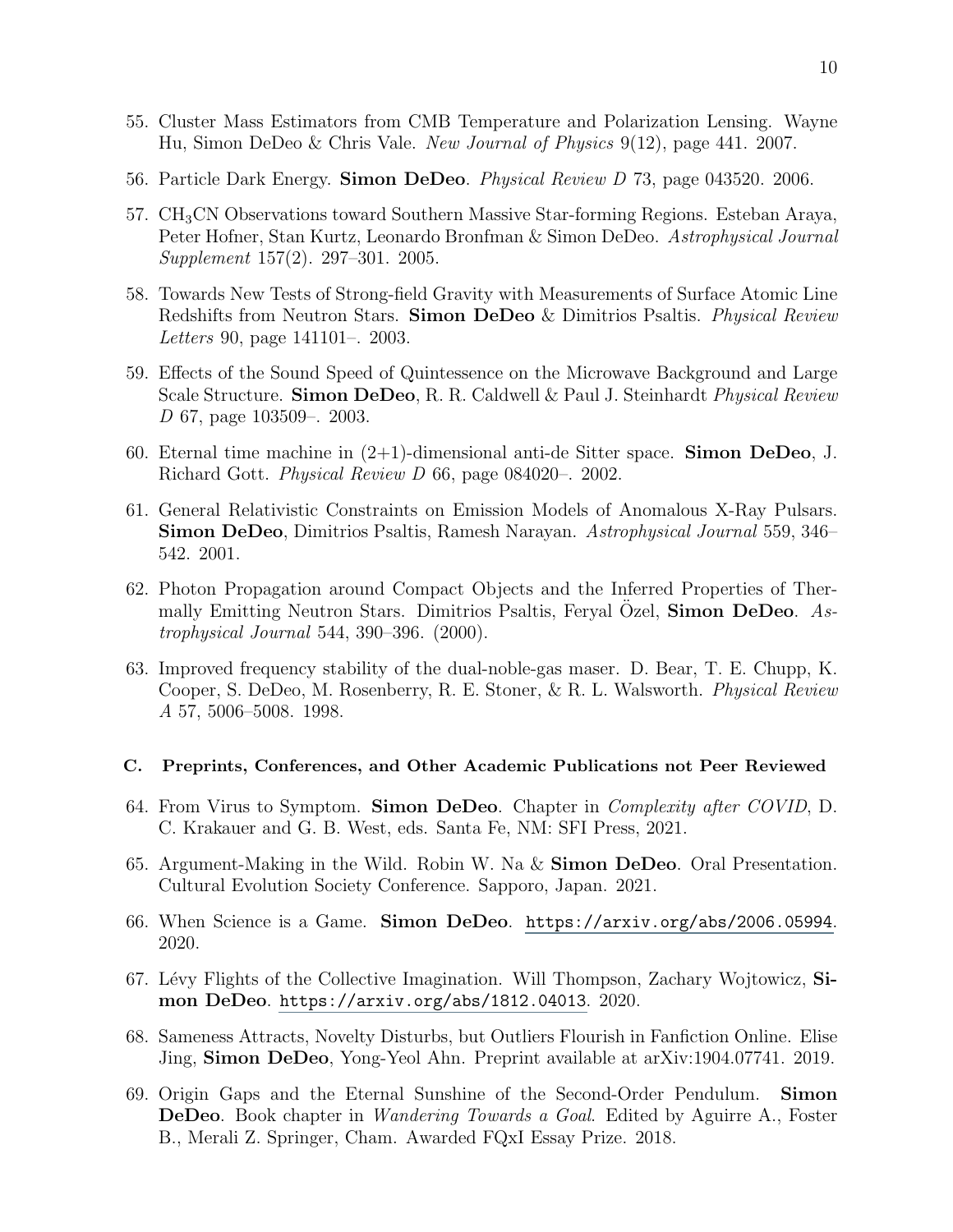- 70. The Paradox Manifesto. Simon DeDeo. Cambridge Literary Review, Vol 11. 14–19. 2018.
- 71. Apostrophes. AGNI 75 (2012); Typo Magazine 16 (2012); Fence (Winter 2012).
- 72. Cora Diamond: "What time is it on the Sun?". Simon DeDeo. Harvard Review of Philosophy 8 (1), 69–81. 2000.
- 73. Mac Hack. Simon DeDeo. Published pseudonymously. 2600: The Hacker Quarterly 10(4). Winter, 1993.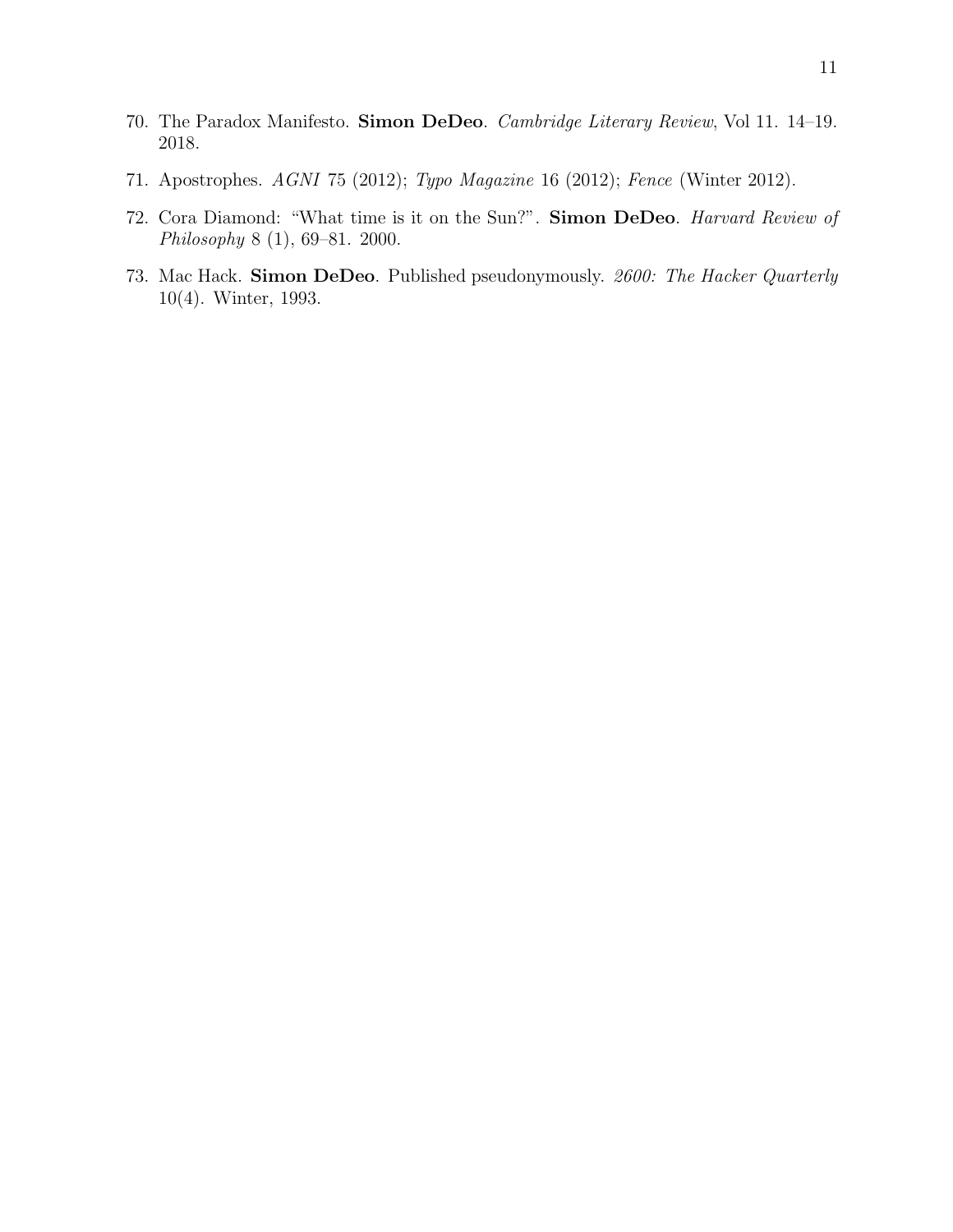# <span id="page-11-0"></span>VIII. TEACHING AT SUMMER AND WINTER SCHOOLS

- Future Theories of Intelligence. Four 2.5 hour graduate-level seminars. New Centre for Practice and Research. https://thenewcentre.org/seminars/introduction-future-theories-: November 2021 (scheduled).
- Complexity Science Hub Vienna Winter School. Winter 2021.
- Winter Workshop on Complex Systems. ETH Zurich. Winter 2020.
- Santa Fe Institute Complex Systems Summer School. Multiple lectures and short-term research mentorships. Every Summer, 2010—2020.
- New England Complex Systems Institute. Summer 2019.
- Renormalization MOOC. Seven-part series on advanced methods. [https://renorm.](https://renorm.complexityexplorer.org) [complexityexplorer.org](https://renorm.complexityexplorer.org). Santa Fe Institute. 2017.
- Maximum Entropy Methods MOOC. Twelve-unit series on advanced methods. [https:](https://maxent.complexityexplorer.org) [//maxent.complexityexplorer.org](https://maxent.complexityexplorer.org). Santa Fe Institute. 2017.

# <span id="page-11-1"></span>IX. SELECTED PRESS, 2017—

- How the QAnon Conspiracy Seduces Normal People. Covers our work on the psychology of explanations. Faye Flam, Bloomberg Opinion. Accompanying Podcast. 30 January 2021.
- Humanities on a Non-Human Scale. Covers our new NEH Institute Grant. KUNM (NPR Affiliate). Three episodes, January 2021.
- How Close Are Computers to Automating Mathematical Reasoning? Covers our work on the cognitive science of mathematical proofs. Stephen Ornes, Quanta Magazine. 27 August 2020.
- NOVA: The Violence Paradox. PBS documentary with international distribution. Covers our work in the computational analysis of historical records. 20 November 2019.
- When the Humanities meet Big Data. *Christian Science Monitor*. 16 May 2018.
- The Bitcoin Paradox. The social science of cryptocurrencies. Simon DeDeo, *Nautilus* Magazine, <https://nautil.us/issue/55/trust/the-bitcoin-paradox>. 2017.
- Is Tribalism a Natural Malfunction? Simon DeDeo. Nautilus Magazine. [https:](https://nautil.us/issue/52/the-hive/is-tribalism-a-natural-malfunction) [//nautil.us/issue/52/the-hive/is-tribalism-a-natural-malfunction](https://nautil.us/issue/52/the-hive/is-tribalism-a-natural-malfunction). 2017
- New Math Untangles the Nature of Causality. Wired Magazine. 11 June 2017.
- Is Wiki-Journalism the Answer to Fake News? Financial Times, 12 May 2017.
- Tests to Prevent Algorithms Discriminating Unfairly. New Scientist, 29 March 2017.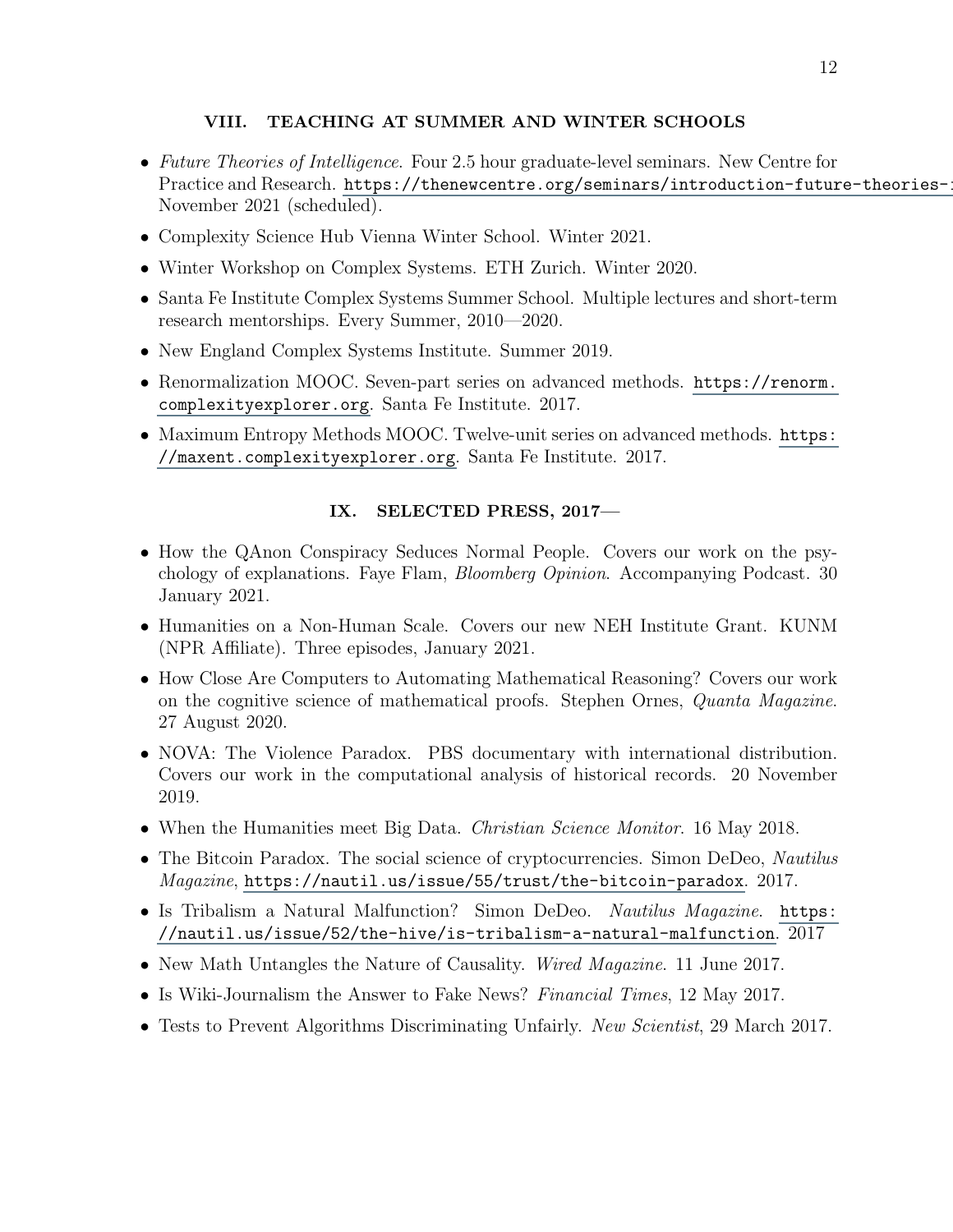# <span id="page-12-0"></span>X. SELECTED INVITED TALKS, 2017—

- The Cognitive Science of Conspiracy. Bavarian Academy of Sciences. 29 April 2022.
- Tacit Knowledge (joint talk with Helena Miton). Brunel Centre for Culture & Evolution, Brunel University, London, UK. 26 January 2022.
- Consilience and the Cognitive Science of Scientific Explanation. Center for the Philosophy of Science, University of Pittsburgh, 16 November 2021.
- Real World Extremist Ideologies. CounterBalance Seminar Series, Action Network, Santa Fe Institute. 26 May 2021.
- The Tacit Truth of Tacit Knowledge. Strelka Institute, Russia. (Cancelled due to international events, 2021).
- The Psychology of Conspiracy Theories. Dietrich Deep Dives. 21 April 2021.
- Winter School Complexity Science Hub Lectures, Vienna. 23–25 March 2021.
- Sense-Making at Scale. Colloquium. Institute for the Physics and Mathematics of the Universe. University of Tokyo, 16 February 2021.
- Patterns in Scientific Speech. Heidelberg Institute for Theoretical Studies Meeting. Heidelberg University. 2 December 2020.
- Sense-making at Scale. Alan Turing Institute. London, United Kingdom. 27 November 2020.
- Explosive Proofs of Mathematical Truths. Center for the Philosophy of Science. University of Pittsburgh. 12 November 2020.
- New Theories of Cultural Evolution. Ricardo Hausmann Growth Lab Seminar Series. Kennedy School of Government, Harvard University. 10 November 2020.
- Information Theory and Cultural Evolution. Complexity Interactive Zoom Seminar. Santa Fe Institute. 26 October 2020.
- Sense-Making at Scale. Cultural Data Analytics Open Lab Keynote. University of Tallinn, Estonia. 12 October 2020.
- The Spread and Manipulation of Beliefs and Narratives. Santa Fe Institute Business Network. 7 October 2020.
- Explanation-Making. Joint talk with Zach Wojtowicz. University of Pittsburgh Conspiracy Group. 25 June 2020.
- Explosive Proofs of Mathematical Truths. Santa Fe Institute. 27 March 2020.
- Sense-making at Scale. Data Science Lunch Seminar Series, NYU. 12 February 2020.
- Seminar Leader, Winter Workshop on Complex Systems. ETH Zurich. 29 January 2020.
- Ideas Matter. Trends, Ideas, and Leaders in History Working Group, Santa Fe Institute. 20 January 2020.
- Plenary Talk. Computational Social Science Society of America. Via Zoom. 6 November 2019.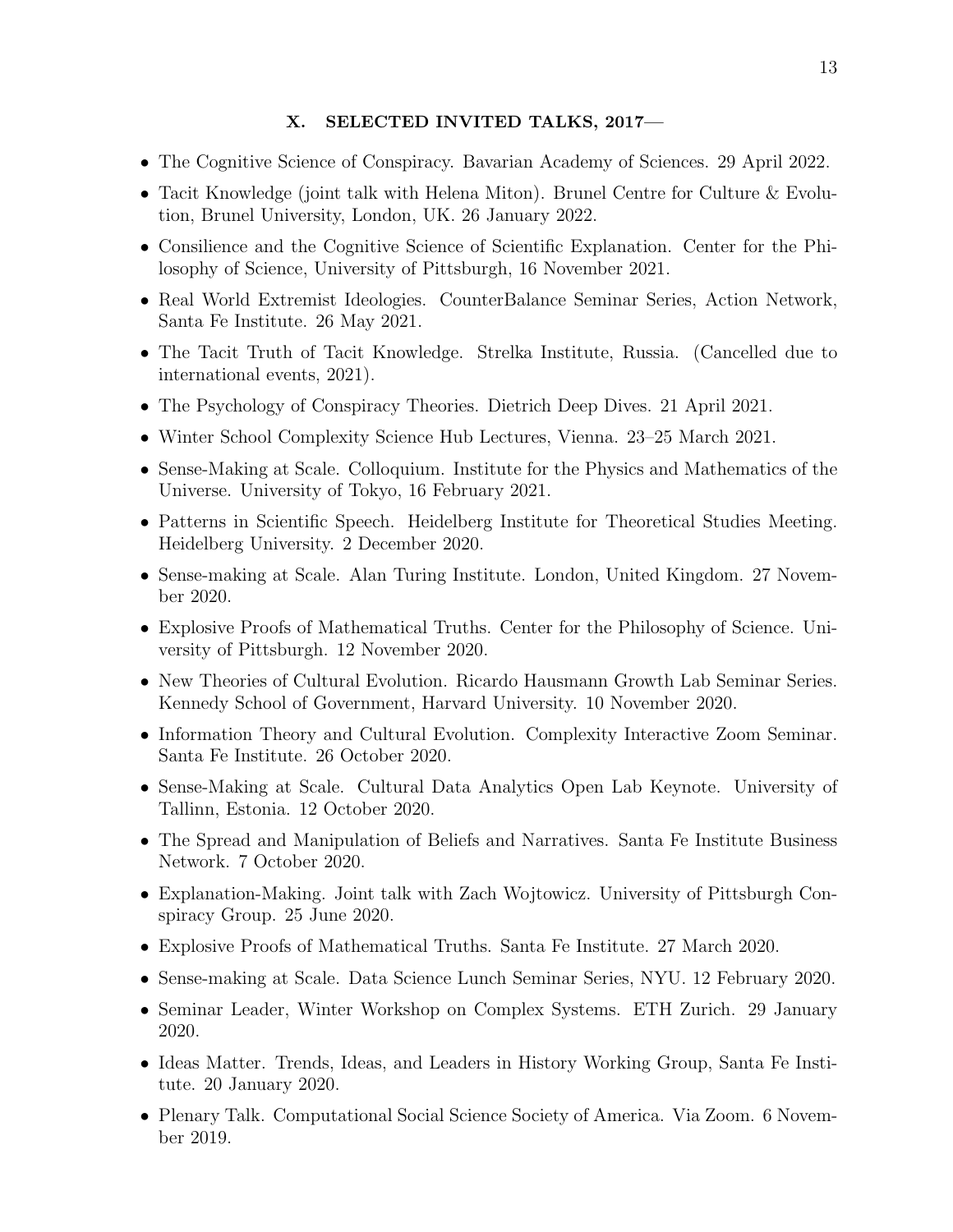- The Laboratory for Social Minds. CMU Qatar Introductory Research Talk. Qatar. 23 October 2019.
- Frontiers of Cultural Analytics: Close Reading with Hidden Markov Models. NovelTM Conference, Banff, Canada. 17 October 2019.
- The Epistemic Structure of Mathematics. Foundational Questions Institute Conference, Barga, Italy. 22 July 2019.
- Second Data Science and Culture Conference (Co-organizer), Southern Methodist University, Taos Campus, Taos, NM. 1 July 2019.
- "The Marriage (and Divorce) of Capitalism & Democracy". Digital Humanities Literacy Guidebook, Filmed at CMU. 11 June 2019.
- Complex Systems Summer School Lectures, Santa Fe Institute. June 2019.
- Summer School Lectures, New England Complex Systems Institute. June 2019.
- Cultural Evolution. Harvard Business School Digital Initiative. 8 May 2019.
- Where do new things come from and what do we do when we get them? Midwest Undergraduate Cognitive Science Colloquium, Indiana University. 20 April 2019.
- Behavior without Utility. Seminar on the Philosophy of Probability, Department of Philosophy, Rutgers, New Jersey. 8 April 2019.
- Network Dynamics in Society, Culture, and Politics. CUNY Institute for the Theoretical Sciences. 5 April 2019.
- Computational Social Science. School of International and Public Affairs, Columbia University. 4 April 2019.
- Origin of Meaning. Arizona State University BEYOND Center, Tempe, AZ. 22 March 2019.
- Psychohistory, Sandia National Laboratories and the Santa Fe Institute. 19 March 2019.
- Information in Social Feedback (Meeting organizer), Santa Fe Institute. 4 February 2019.
- Information Theory for the Digital Humanities (MOOC/Video Recordings), Santa Fe Institute. 14 January 2019.
- Complexity for Cognition. Complex Systems Speaker Series, Carnegie Mellon University. 5 September 2018.
- International Conference on Complex Systems (ICCS) Plenary Speaker. 24 July 2018.
- Data Science and Culture Conference (Co-organizer), Southern Methodist University, Taos Campus, Taos, NM. 6 July 2018.
- Complex Systems Summer School Lectures, Santa Fe Institute. June 2018.
- New Directions in the Foundations of Physics, Viterbo, Italy. 7 June 2018.
- Cognition and Data Science. Cognitive Science Colloquium, UC Merced. 23 April 2018.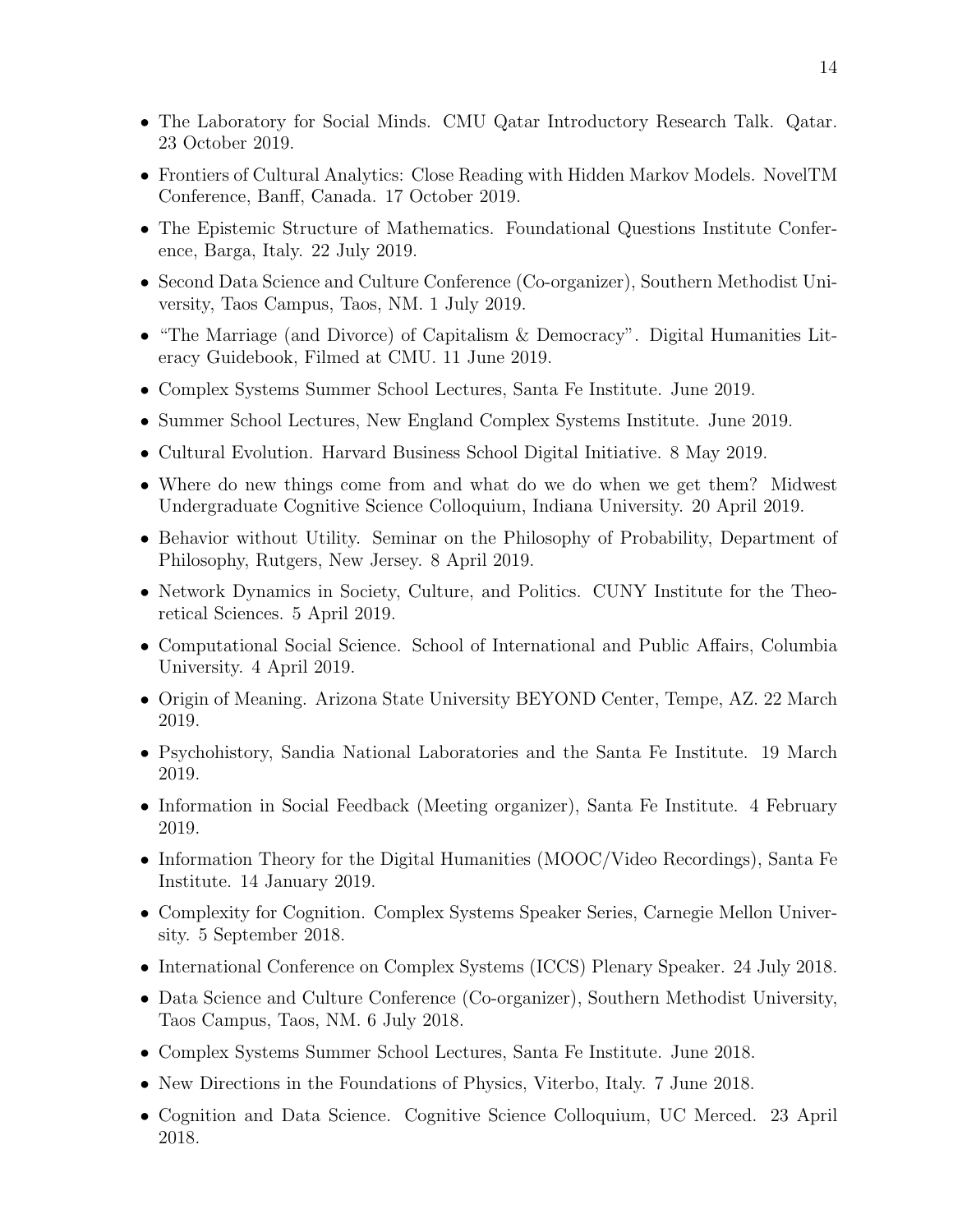- Wikipedian Cooperation. Open Research Meeting, Perimeter Institute, Waterloo, Canada. 26 March 2018.
- Data Science of Science. Cosmology Center, Carnegie Mellon University. 23 March 2018.
- The Complexity of the Patenting System: Information, Uncertainty and Novelty, Santa Fe Institute. 12 March 2018.
- Politics and Information. Organizations and Markets Series, Booth School of Business, UChicago. 20 February 2018.
- The Meaning of Information. Santa Fe Institute. 18 January 2018.
- Is artificial intelligence a threat to human culture? Y House Debate, Y House, New York, NY. 20 December 2017.
- Dynamics of Novelty. Swartz Seminar, Center for Neural Science, NYU. 3 November 2017.
- Innovation and Transience in Culture. NovelTM Conference, McGill University, Montreal, Canada, 26 October 2017.
- The Data Science of Play. Alan Turing Institute, London, UK. 22 September 2017.
- Patterns of peer production, NYU Tandon School of Engineering. 8 September 2017.
- Conflict and Cooperation. Alpbach European Forum, Alpbach, Austria. 24 August 2017.
- Report to the House of Lords of the United Kingdom on the Future of Artificial Intelligence. Joint submission with members of the Alan Turing Institute. London, UK. Summer 2017.
- Politics of Information. Alan Turing Institute, London, UK. 13 July 2017.
- Major Transitions in Culture. Centre de recherches interdisciplinaires (Interdisciplinary Research Center), Paris, France. 28 June 2017.
- Complex Systems Summer School Lectures, Santa Fe Institute. June 2017.
- Influence and Information. Y Conference, Y Combinator Research, San Francisco, CA. 9 June 2017.
- The Data Science of Management. Special Presentation to Representatives of the Government of Signapore, Santa Fe Institute. 24 May 2017.
- The Science of Counter Earth, Neukom Institute for Computational Science, Dartmouth College. 15 May 2017.
- Information Theory in the French Revolution, Meeting of the Eighteenth Century Studies Association, Indiana University. 10 May 2017.
- Quantifying Collective Behavior in Living Systems, Santa Fe Institute. 3 May 2017.
- Princeton Political Economy & Text Analysis Meeting, Princeton, NJ. 28 April 2017.
- Simons Foundation Lecture, Simons Center for Data Science, New York, NY. 19 April 2017.